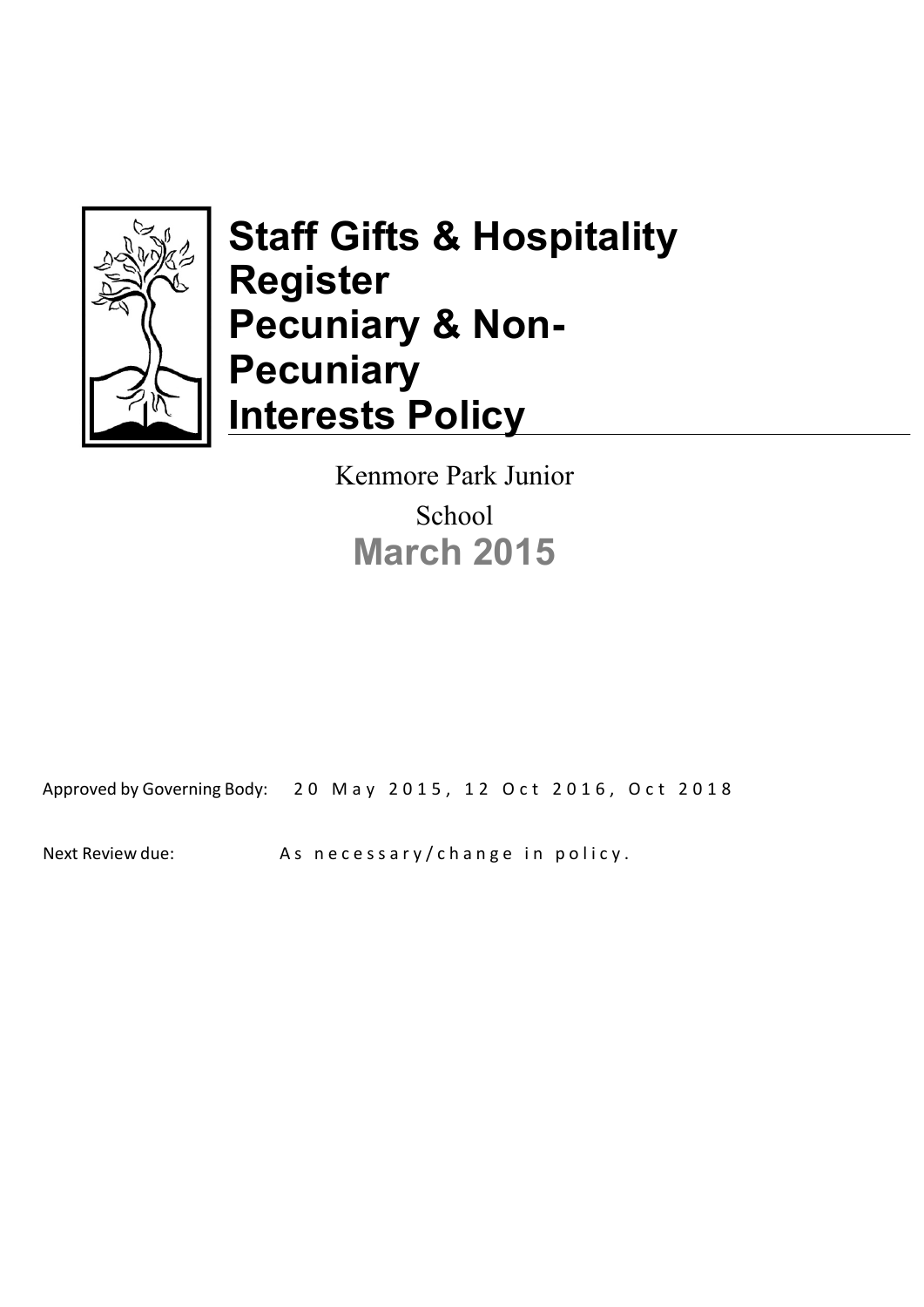#### **STAFF GIFTS and HOSPITALITY REGISTER**

Kenmore Park Junior School is primarily funded by public money from the Government and its agencies. As such, it needs to be accountable for the funds it receives and report its spending accurately and transparently. Gifts and hospitality received by staff are also a form of income and should therefore be reported accordingly. Records should also be kept for audit purposes and could be called upon should the School receive a Freedom of Information (FOI) request. As public employees, school staff are subject to codes of behaviour that require transparency, a requirement to declare conflict of interests, highest standards of public accountability and a commitment to ensure their services are not open to undue influence.

#### **1. Gifts and inducements to an employee**

Where a parent/business contact<sup>\*</sup> offers a personal gift, personal payment or other incentive such as secondary employment to an employee, these should not be accepted. Such offers should be declared to the Governing Body and recorded in the Register of Gifts and Hospitality.

If it is not possible to return gifts then the employee who deals with that supplier should declare the gift to the Governing Body who will keep a record or it and decide how it is to be used. Such gifts remain the property of the school and should be included in the Register of Gifts and Hospitality.

The only **exceptions** to these are:

- Low cost, functional items suitable for business use rather than personal use and displaying the supplier's logo e.g. diaries, calendars and pens. These items may be accepted and do not have to be included in the Register of Gifts and Hospitality.
- Gifts offered by **parents** or **students** to school staff to express their thanks, such as boxes of chocolates. However, only gifts or gift vouchers with an individual value of **£20 or less** may be accepted. Such gifts **do not** have to be declared in writing to the Governing Body or be included in the Register of Gifts and Hospitality. **For the avoidance of doubt employees must always refuse gifts of money**.

#### **2**. **Hospitality to an employee**

Where hospitality in the form of meals and drinks is offered by a business contact, this is only acceptable where it forms part of a normal business meeting (for example, refreshments at training events or meals at evening meetings). Offers of hospitality to specific events, such as a dinner or sporting event, should only be accepted after authorisation from the Governing Body. These would normally only be approved where there is a clear and demonstrable benefit to the school and the hospitality would not expose the school to criticism that the business contact was exerting undue influence. These should be recorded in the Register of Gifts and Hospitality. Visits by employees to exhibitions, demonstrations, conferences, business meals and social functions in connection with the school's business and authorised by the school, shall be at the school's expense where previously arranged and instructed by the school.

#### **3. Gifts or hospitality to the school**

Where a business contact sends a gift to the school (for example, a stationery supplier sending a gift), these should **not be accepted** and should be returned to the supplier. Such offers of any value should be declared to the Governing Body and recorded in the **Register of Gifts and Hospitality**. If it is not possible to return the gift, the employee who usually deals with the supplier should declare the gift to the Governing Body who will keep a record of it and decide how it is to be used. Such gifts remain the property of the school and should be included in the Register of Gifts and Hospitality. The only exceptions to this are low cost, functional items suitable for business use (as opposed to personal use), such as diaries, calendars or pens, may be accepted and do not have to be declared on the Register of Gifts and Hospitality.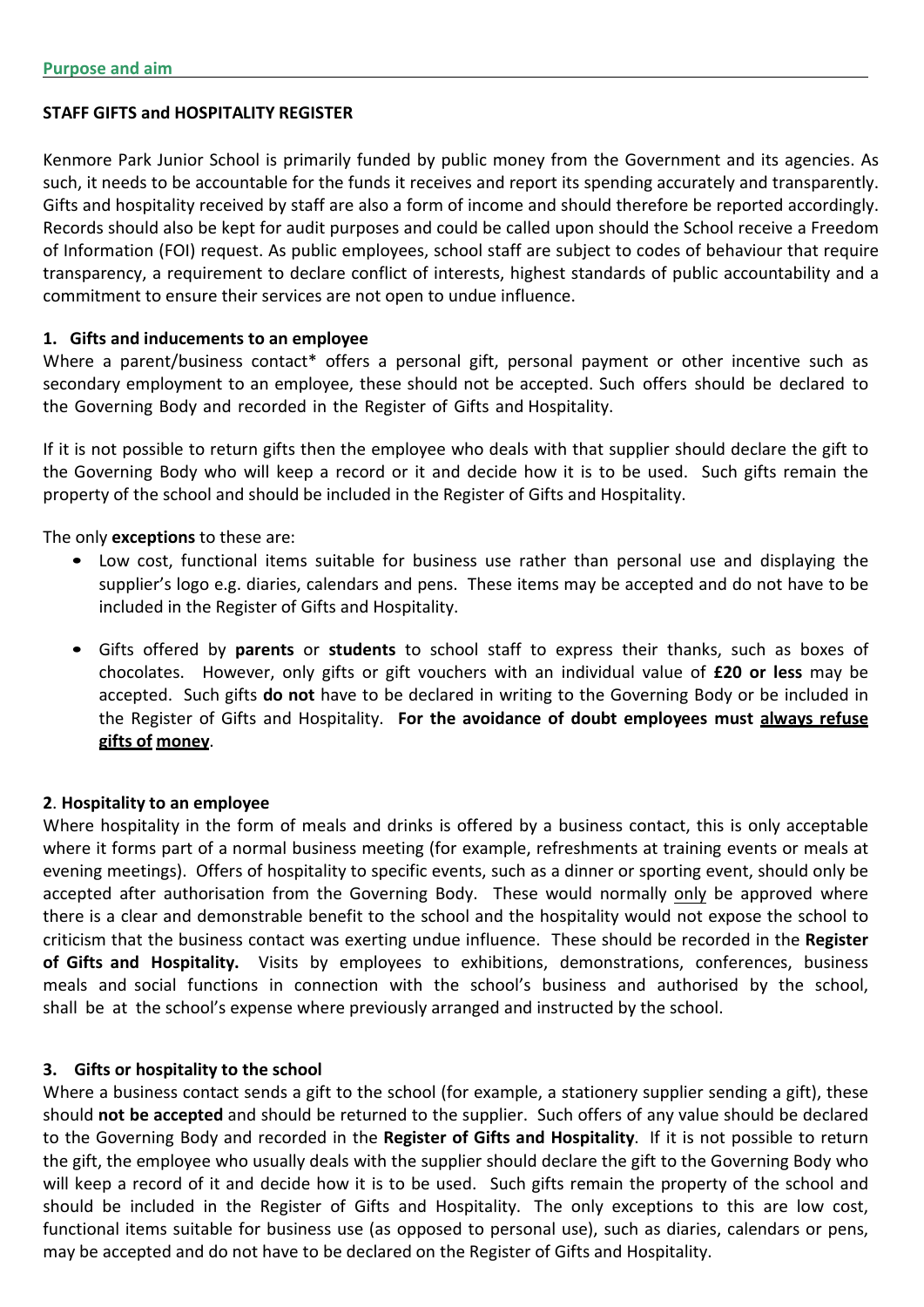\* A "business contact" refers to any person, body or organisation with which the school is involved on a financial or charitable basis (including contractors; developers; consultants; regional or national charities). This also includes business contacts who are potential suppliers (e.g. they are, or may, tendering for future business).

#### **PECUNIARY & NON-PECUNIARY INTERESTS**

#### **1. Relationships**

Employees who engage or supervise contractors or have official relationships with contractors and have previously had or currently have a relationship in a private or domestic capacity with the contractor or one of their employees should declare that relationship to their manager and confirm the relationship in writing.

If staff are related to an applicant for a job it must be declared. This includes both internal staff applying for promotion and external applicants.

#### **2. Dual Employment**

Employees are bound by their conditions of service to devote their full time service to the school/council and are not entitled to engage in any other business or take up any other appointment without the express consent of the Governing Body. Employees covered by this provision must obtain the Governing Body's express written consent before engaging in any other business or taking up any other additional appointment.

Staff may be permitted to offer their services, e.g. as a tutor without declaration. However, the school recommends they do not tutor pupils from the school where they are employed.

Any additional employment must not conflict with or react detrimentally to the School's interest or weaken public confidence in the conduct of the School's business. Where there is any difference of view as to whether or not a particular additional employment would have that effect the Governing Body's view must prevail.

Employees must also declare to their Headteacher in writing any non-financial interests which they consider could bring about conflict with the School's interests (e.g. involvement with an organisation or pressure group which may seek to influence the Governing Body's policies, this does not include recognized unions/trade bodies).

Employees must declare to the Governing Body in writing any financial interests, which could conflict with the School's interests. A register will be kept of all declarations under the above categories and will be subject to annual review.

#### **3. Personal Interests**

Employees must declare to the Governing Body any membership of any organisation, which has secrecy about rules, membership or conduct. Failure to do so could lead to disciplinary action. School staff are required to maintain professional standards in terms of conduct; e.g. to promote equality, pupil safety, upholding standards of behaviour commensurate with those in charge of children. Membership of organisations that conflict with these professional duties must be declared.

#### **4. Sponsorship – Giving and Receiving**

Where an outside organisation wishes to sponsor or is seeking to sponsor a school activity, whether by invitation, tender, negotiation or voluntarily, the basic principles and conventions concerning acceptance of gifts or hospitality apply. Particular care must be taken when dealing with contractors or potential contractors.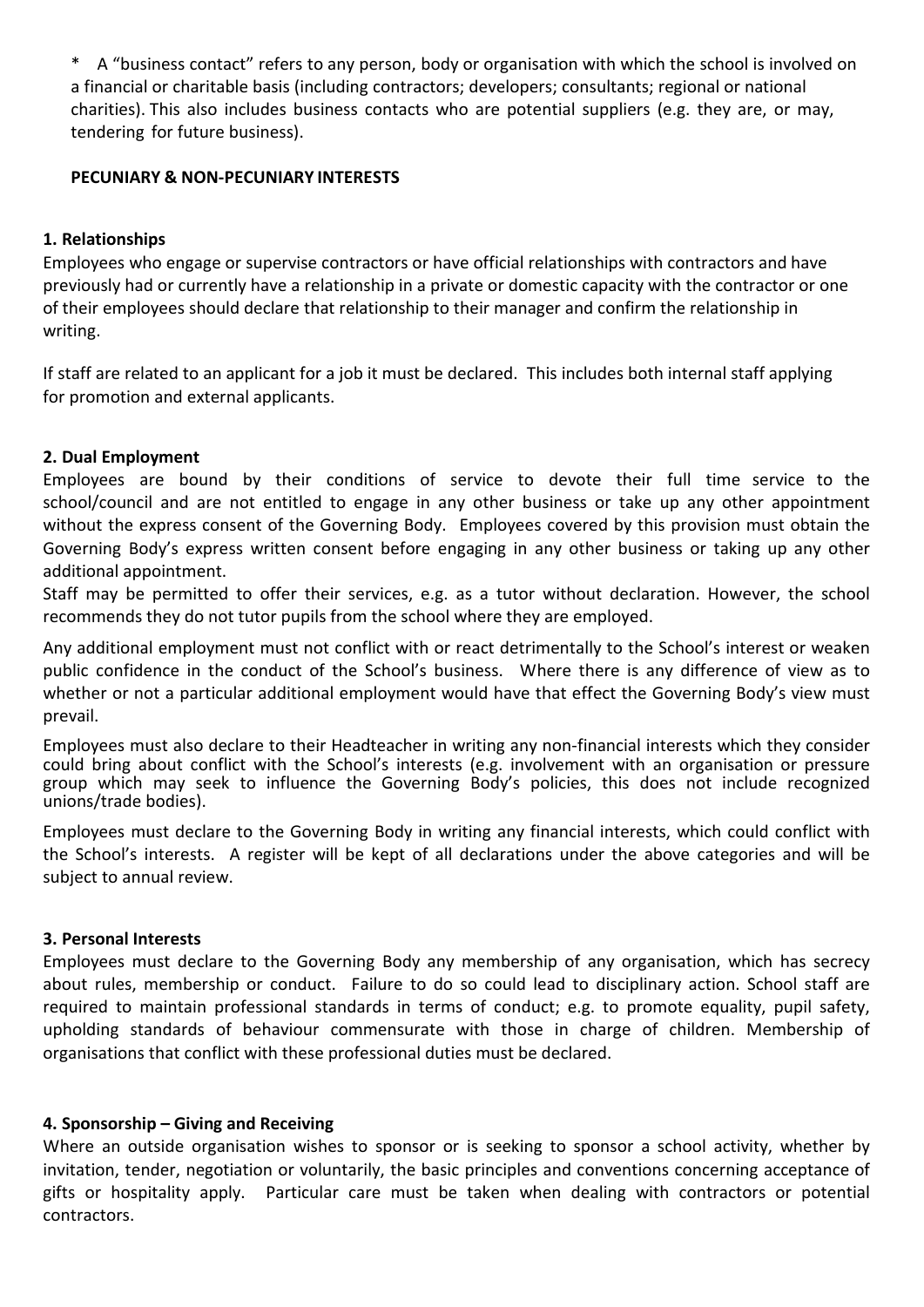## Gifts from the school to staff/governors, etc.

The School may make any gifts to employees and Governors and external organisations under certain circumstances as long as the value of the gift or hospitality does not exceed £30 and is paid for from private unrestricted/unofficial funds.

Examples of acceptable gifts or hospitality are:

- Chocolates, flowers or similar as a thank you, e.g. to staff helping in a production or school event
- Flowers or gift when a member of staff is ill or bereaved
- A retirement gift for a Governor /staff
- Provision of a meal to staff if they are participating in an away training day, the value of which must not exceed £25 per person and not including alcohol.

Any other gifts or hospitality not covered by these examples, or exceeding recommended values, should be discussed with the Chair of Governors.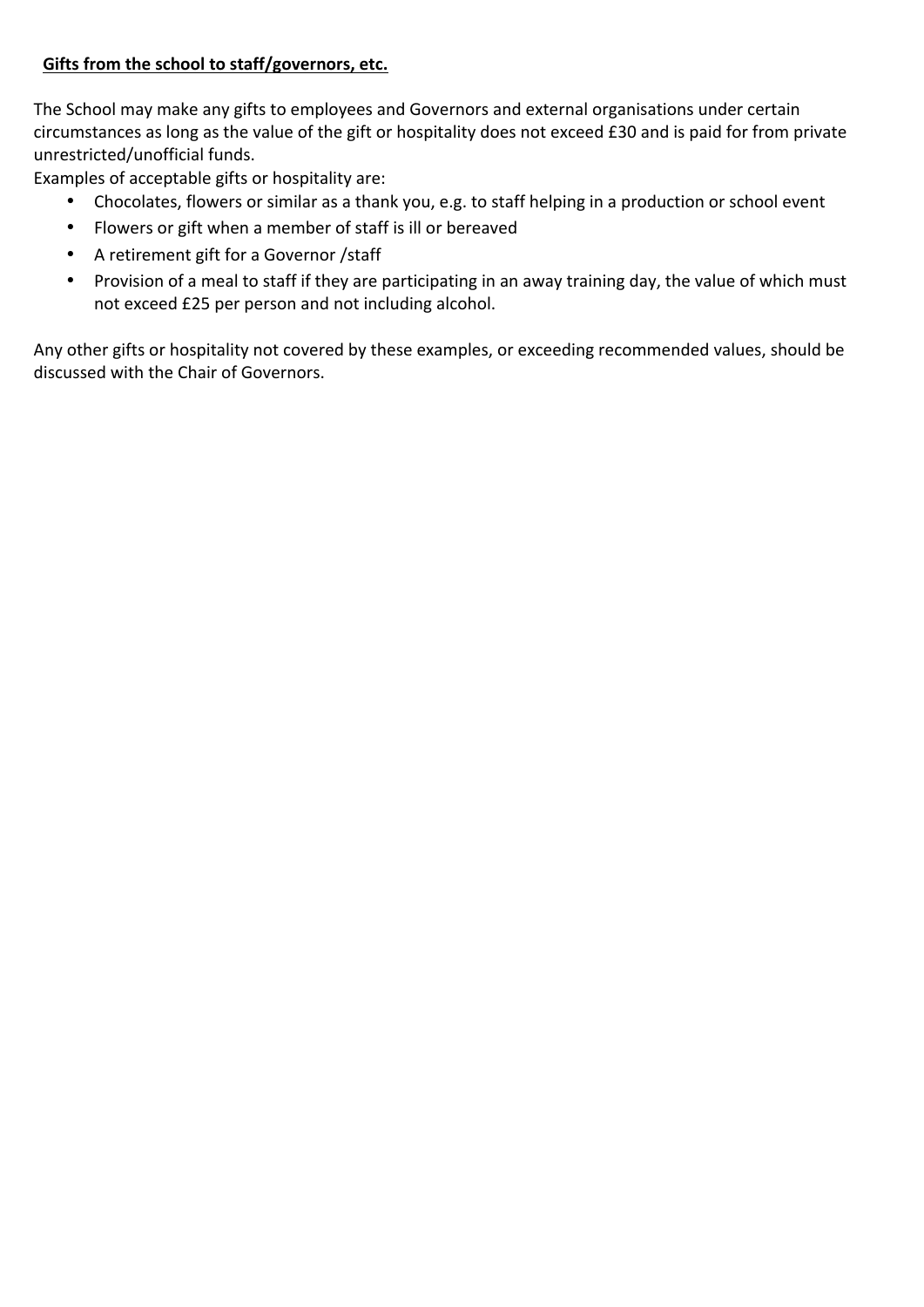# **Staff Gifts & Hospitality Register Form**

## **Staff should complete this form and return to the Headteacher for submission to the Governing Body.**

| Section One of this form should be completed in accordance with the Staff Gifts & Hospitality Policy, for all<br>offers of hospitality or gifts either received or offered to staff (with the exception of low value gifts from<br>parents/students only – see Policy for details). |                                                                                     |
|-------------------------------------------------------------------------------------------------------------------------------------------------------------------------------------------------------------------------------------------------------------------------------------|-------------------------------------------------------------------------------------|
| <b>SECTION ONE: Details of the offer</b> – this section must be completed by the Staff Member receiving the offer.                                                                                                                                                                  |                                                                                     |
| Date of offer                                                                                                                                                                                                                                                                       |                                                                                     |
| Name of employee                                                                                                                                                                                                                                                                    |                                                                                     |
| Who offered the gift or hospitality?                                                                                                                                                                                                                                                |                                                                                     |
| What is your relationship with the individual/organisation offering the gift or hospitality?                                                                                                                                                                                        |                                                                                     |
| Nature of gift or hospitality offered                                                                                                                                                                                                                                               |                                                                                     |
| Details of other staff and Members offered the same gift or hospitality                                                                                                                                                                                                             |                                                                                     |
| Proposed action (delete as appropriate)                                                                                                                                                                                                                                             | Accept / Decline / Already declined                                                 |
|                                                                                                                                                                                                                                                                                     | This form must be authorised by the Governing Body<br>before any offer is accepted. |
| Employees signature                                                                                                                                                                                                                                                                 |                                                                                     |
| Date                                                                                                                                                                                                                                                                                |                                                                                     |
| Following completion of the above section and before any offer is accepted this<br>form must be authorised by the Governing Body                                                                                                                                                    |                                                                                     |
| <b>SECTION TWO: Action authorised by the Governing Body</b>                                                                                                                                                                                                                         |                                                                                     |
| Chair of Governors' name                                                                                                                                                                                                                                                            |                                                                                     |
| Record of action (delete as appropriate)                                                                                                                                                                                                                                            | Agree acceptance / Acceptance not authorised/                                       |
|                                                                                                                                                                                                                                                                                     | <b>Agree action to decline</b>                                                      |
|                                                                                                                                                                                                                                                                                     | Please ensure the Staff Member who received the offer is<br>aware of you decision.  |
| Chair of Governors' signature                                                                                                                                                                                                                                                       |                                                                                     |
| Date                                                                                                                                                                                                                                                                                |                                                                                     |
| Please ensure:                                                                                                                                                                                                                                                                      |                                                                                     |
| (i) The employee is informed of your decision (ii) This form is recorded on your Register of Staff Gifts and<br>Hospitality (iii) This form is filed in the Register of Staff Gifts and Hospitality.                                                                                |                                                                                     |